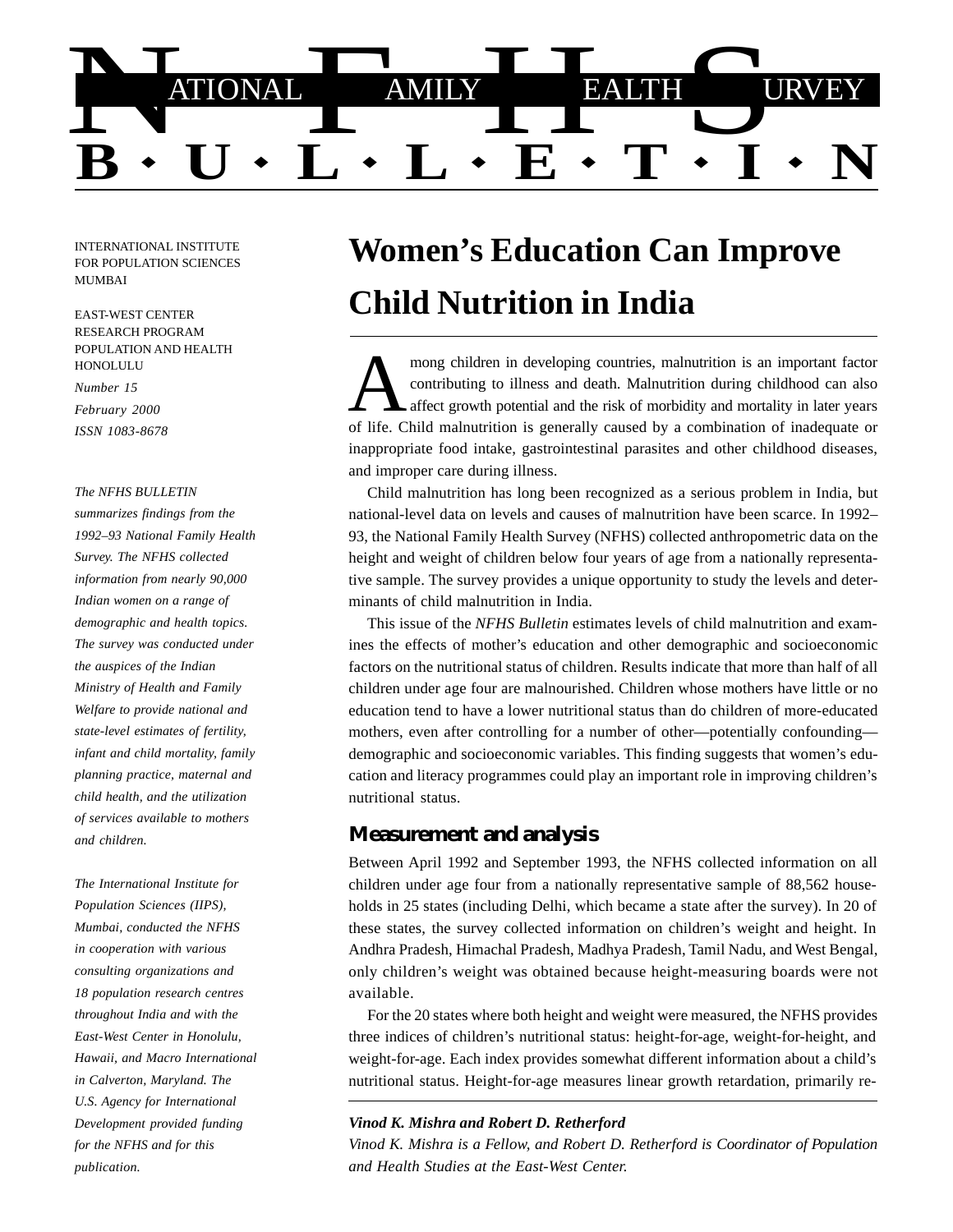flecting chronic (long-term) malnutrition. Weight-for-height measures body mass in relation to height, primarily reflecting acute (short-term) malnutrition. Weight-for-age reflects both chronic and acute malnutrition.

These three indices are expressed in terms of standard deviations from the median for an international reference population specified by the World Health Organization (WHO). Children whose height-for-age falls more than two standard deviations below the reference median are defined as stunted. Those whose weight-for-height falls more than two standard deviations below the reference median are defined as wasted, and those whose weight-for-age falls more than two standard deviations below the reference median are defined as underweight. Children who fall more than three standard deviations below the reference median on any of these indices are defined as severely stunted, wasted, or underweight.

Several different characteristics may influence a child's nutritional status, confounding the effect of any single variable such as mother's education. For this reason, the independent effect of mother's education is estimated here using logistic regression and multiple classification analysis to control for the effects of 12 other—potentially confounding—variables. These are: child's age in months, child's sex, child's birth order, mother's age at childbirth, urban/rural residence, household head's religion, household head's membership in a scheduled caste or tribe, mother's exposure to electronic mass media, household economic status (based on an ownership-of-goods index), whether the mother received iron and folic acid tablets during pregnancy, whether the mother received two or more tetanus injections during pregnancy, and geographic region. In the analysis, these variables are held constant by setting them at their mean values.



**Figure 1. Percentage of children under age four who are stunted, underweight, or wasted, by urban/rural residence: India, 1992–93**

# **Importance of child malnutrition**

Many young children in India are malnourished. Figure 1 shows the proportion who are stunted, underweight, or wasted in the country as a whole and in urban and rural areas. More than half of all children under age four are stunted, indicating chronic malnutrition, about one in six is wasted, indicating acute malnutrition, and more than half are underweight for their age. Child malnutrition is considerably higher in rural areas than in urban areas.

Many suffer severe malnutrition, as defined by WHO standards. Twenty-nine percent are severely stunted, 3 percent are severely wasted, and 22 percent are severely underweight.

The comparatively low proportions of children wasted indicate that acute mal-



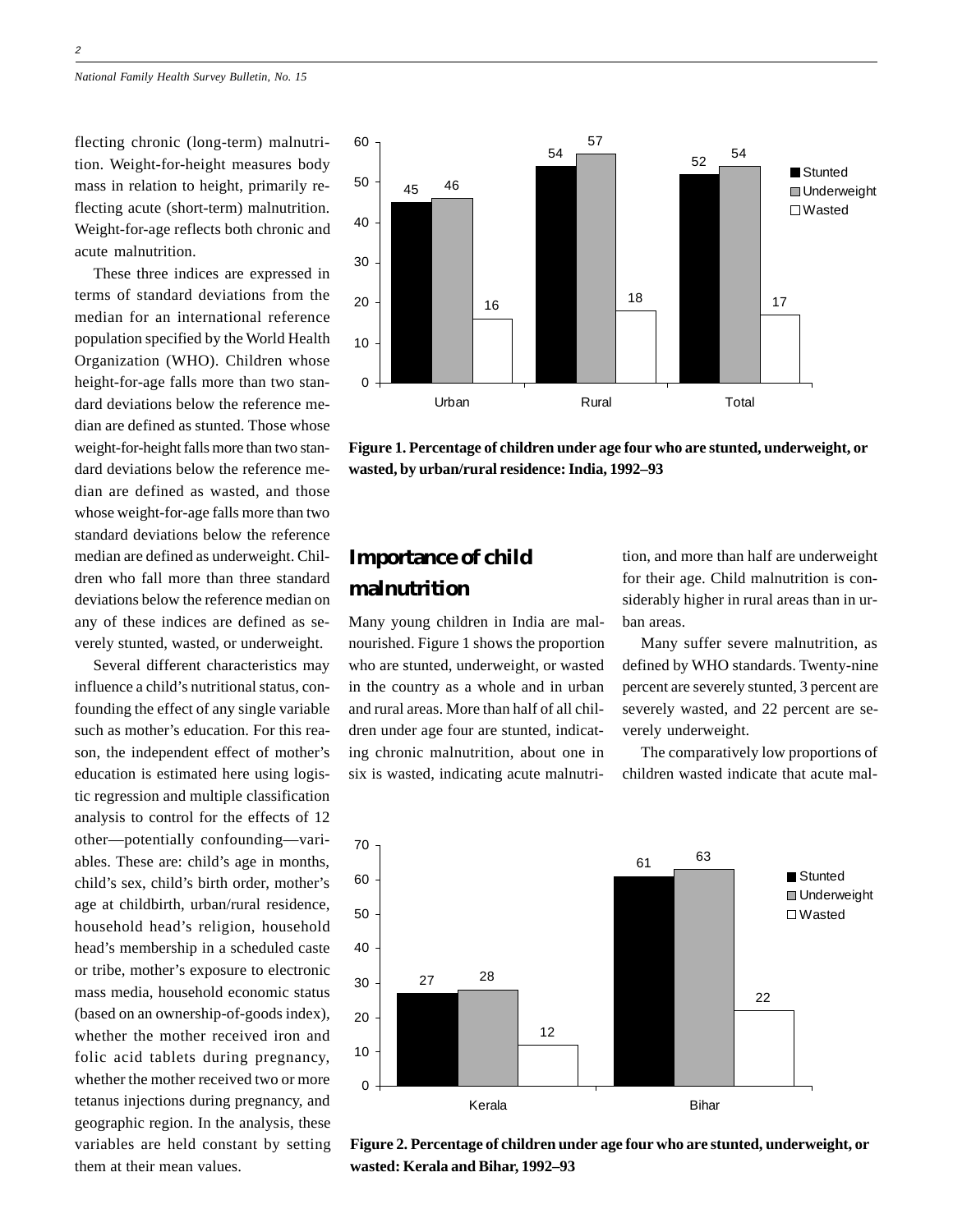3

nutrition is less common in India than chronic malnutrition. Acute malnutrition is still high by international standards, however. The prevalence of wasting among young children in India is about 8 times the level in the international reference population, and the prevalence of severe wasting is about 25 times the international level.

Children's nutritional status varies widely by state. Figure 2 gives results for the states with the highest and lowest levels of malnutrition, Bihar and Kerala. Even in Kerala, which has the lowest infant and child mortality rates in India, more than one-fourth of young children are stunted, and a similar proportion are underweight. Other states with relatively low levels of malnutrition are Goa, Delhi, Manipur, Mizoram, and Nagaland. Other states with relatively high levels of child malnutrition are Madhya Pradesh and Uttar Pradesh.

# **Factors affecting child malnutrition**

Children whose mothers have some education but have not completed middle school are much less likely to be stunted, wasted, or underweight than are children whose mothers are illiterate (Figure 3). Children whose mothers have completed middle school or higher education are even less likely to suffer malnutrition. The results presented in Figure 3 show that mother's education has a strong independent effect on a child's nutritional status even after controlling for the potentially confounding effects of the 12 other demographic and socioeconomic variables.

Surprisingly, given widespread evidence of discrimination against girls in India, the proportions stunted and underweight are identical for boys and for girls (Figure 4). The proportion wasted is somewhat higher for boys. Controlling for mother's education and the other demo-



**Figure 3. Adjusted effects of mother's education on the proportion of children under age four who are stunted, underweight, or wasted: India, 1992–93**

graphic and socioeconomic variables has virtually no effect on gender differences in any of the three indices of child malnutrition.

Separate analyses of state-level data (not shown) indicate that even in Bihar, where the status of women is arguably the lowest in India, malnutrition levels are similar for boys and girls. Several other studies in India and in other developing countries with widespread sex discrimination have also failed to detect a gender differential in child malnutrition. The reasons for this unexpected result are unclear.

Among the other predictor variables included in the analysis, child's age, child's birth order, and household economic status all have independent effects on nutritional status. Infants less than six months old are less likely to be malnourished than are older children, probably because they tend to be breastfed.